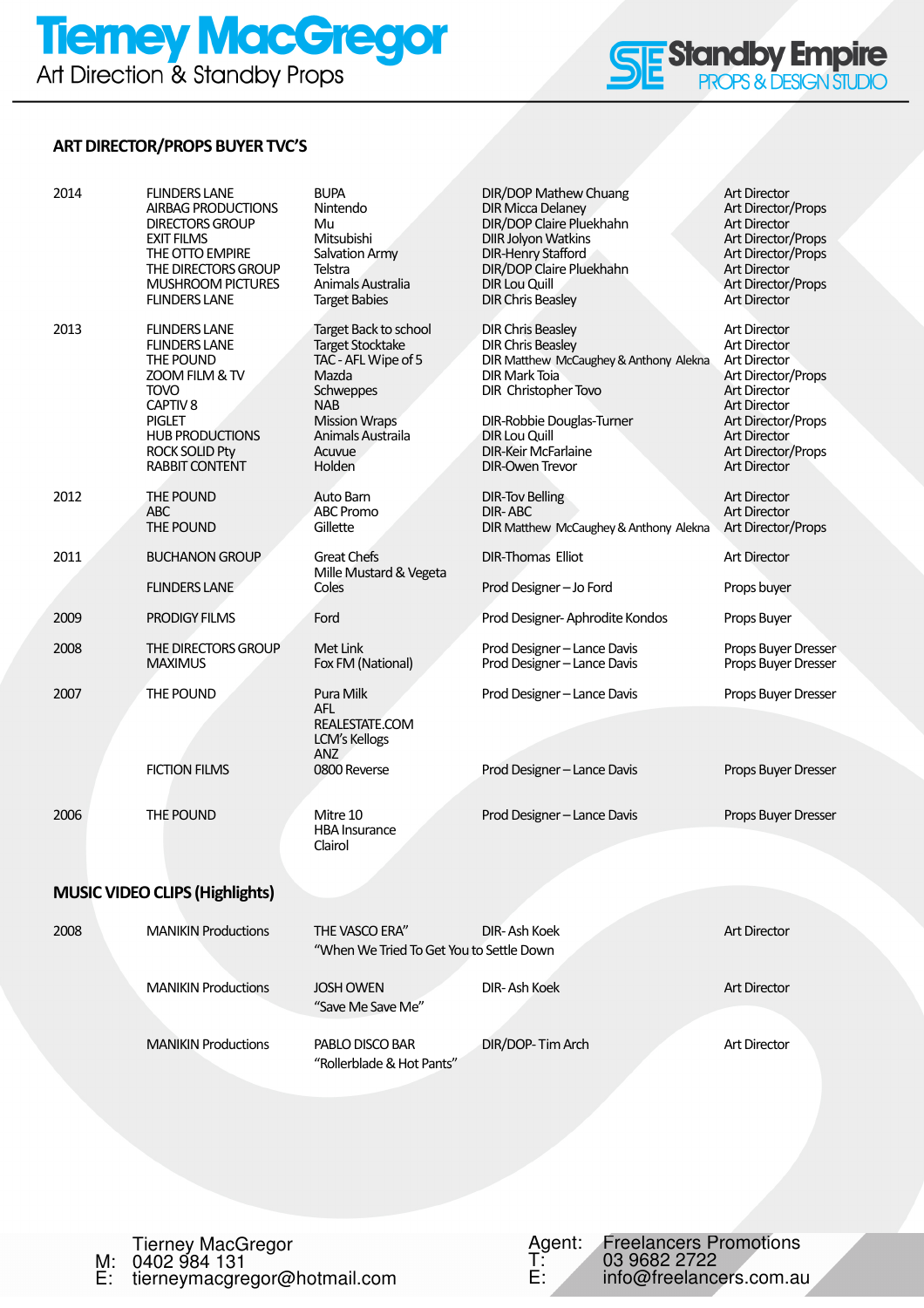#### FILM AND TELEVISION CREDITS

| 2012      | <b>UNDERGROUND</b><br>Telemovie                                            | <b>Matchbox Pictures</b>               | Prod Designer- Melinda Doring                                                                       | <b>Standby Props</b>                          |
|-----------|----------------------------------------------------------------------------|----------------------------------------|-----------------------------------------------------------------------------------------------------|-----------------------------------------------|
| 2011      | AT HOME WITH JULIA<br><b>Television Series</b>                             | Quail TV/ABC                           | Prod Designer- Xanthe Highfield                                                                     | <b>Standby Props</b>                          |
| 2010-2012 | PACKED TO THE RAFTERS<br><b>Television Series</b>                          | Channel 7                              | Prod Designer-Sam Rickard                                                                           | <b>Standby Props</b>                          |
| 2010      | <b>MERCURY</b><br>Short Film                                               | Film Camp                              | Production Designer-Mandi Bialek-Wester                                                             | <b>Standby Props</b>                          |
|           | THE LIBRARIANS<br><b>Television Series</b>                                 | The Librarians Pty Ltd                 | Art Director-Nick Hartigan                                                                          | <b>Standby Props</b>                          |
| 2009      | <b>GRIFF THE INVISIBLE</b><br><b>Feature Film</b>                          | Everyday Picture                       | Production Designer-Sophie Nash                                                                     | <b>Standby Props</b>                          |
|           | I CAN'T BELIEVE IT'S NOT BETTER<br>Foxtel Comedy Television Series (pilot) | Condon Hibbert Pty Ltd                 | Production Designer- Xanthe Highfield                                                               | <b>Standby Props</b>                          |
|           | <b>WEDDING PARTY</b><br>Feature Film                                       | <b>Kin Films</b>                       | Production Designer - Lance Davis                                                                   | <b>Standby Props</b>                          |
| 2008      | <b>RUSH</b><br>Television Drama Series (HD)                                | Southern Star                          | Production Designer- Sally Shepherd                                                                 | <b>Add-Standby Props</b><br>Second Unit       |
|           | <b>SADDLE CLUB SERIES 3</b><br>Children's Television Series (HD)           | <b>Crawford Productions</b>            | Art Director- Peter McNee                                                                           | <b>Add-Standby Props</b>                      |
| 2008-07   | THE PACIFIC - Red Unit<br>US 10 Part Mini Series (35mm)                    |                                        | First Division Productions Props Mistress - Suza Maybury<br>Standby Props-James Cox & Lachlan Snell | 2nd Standby Assist                            |
| 2007      | <b>CANAL ROAD</b><br>Television Drama Series (HD)                          | <b>Channel Nine</b>                    | Production Designer- Sally Shepherd<br><b>Standby Props-Michael Klugg</b>                           | <b>Standby Assistant</b>                      |
|           | <b>TENDER HOOK</b><br>Feature Film (35mm)                                  | Mandala Films                          | Production Designer- Peter Baxter<br>Standby Props-Ben Bauer                                        | Add Standby Assistant                         |
|           | <b>THE BANK JOB</b><br>UK / AUS Feature Film                               | Resolution Independent                 | Production Designer- Justin Dix<br>Standby Props-Michael O'Sullivan                                 | <b>Standby Assistant</b><br>(Australian Unit) |
| 2006      | THE INDEPENDENT<br><b>Feature Film</b>                                     | Apocalypse Films                       | Production Designer-Marko Antonen                                                                   | <b>Standby Props</b>                          |
|           | <b>NOISE</b><br>Feature Film (35 mm)                                       | <b>Retro Active Films</b>              | Production Designer-Patrick Reardon                                                                 | <b>Add Standby Props</b><br>Set Dresser       |
| 2005      | <b>NEIGHBOURS</b><br><b>Television Serial</b>                              | Grundy's Television<br>Fremantle Media | Production Designer- Carole Harvey                                                                  | On Set Dresser                                |
|           | <b>IRRESISTIBLE</b><br>Feature Film                                        | <b>Cascade Partners</b>                | Production Designer - Kim Buddee                                                                    | Art Dept. Runner                              |
| 2004      | THE SECRET LIFE OF US<br><b>Television Series 4</b>                        | Southern Star                          | Episodic Designer-Adele Flere<br>Standby Props- John Santucci                                       | Art Dept. Assistant                           |
|           |                                                                            |                                        |                                                                                                     |                                               |

## SHORT FILM PRODUCTION DESIGN CREDITS

2013 COS WE CAN Productions Horse Play Bir Albert DIR/DOP Claire Pluekhahn Production Designer PEA SHOOTERS Love Hurts PRO/DIR Tov Belling Production Designer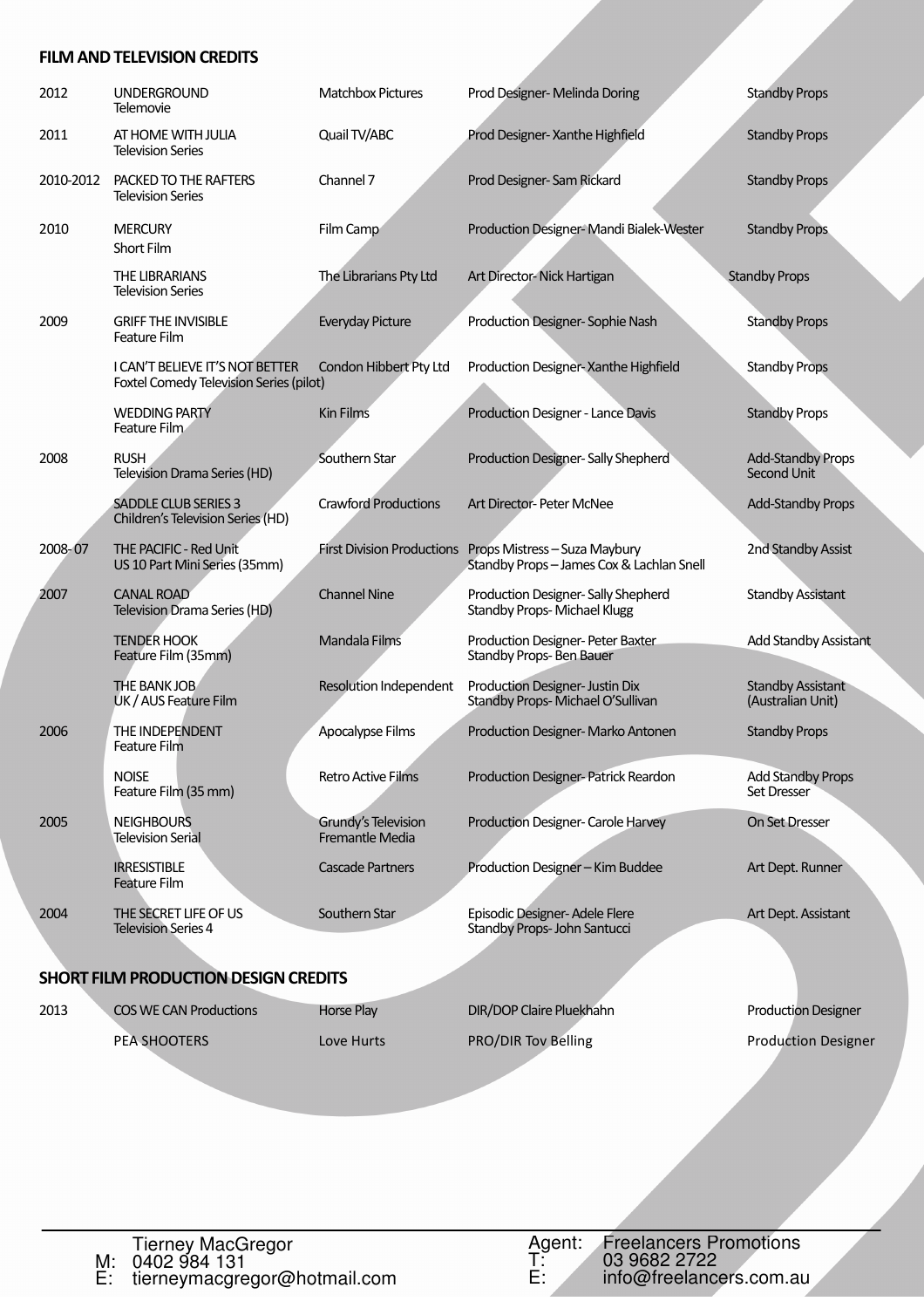### STANDBY PROPS TVC'S

| 2014                                                                                                                                                            | <b>GUILTY</b><br><b>AIRBAG PRODUCTIONS</b><br>Mcm Media<br>THE SWEET SHOP<br>THE SWEET SHOP<br><b>FLINDERS LANE</b><br><b>FILM GRAPHICS</b><br>ZOOM FILM & TV<br><b>FLINDERS LANE</b><br><b>GUILTY</b>                                                                                                                                                                                                                 | Four'n twenty Saucy<br>Boosh Best of the Best<br>Telstra<br>Leggos<br>Pedigree<br>Coles<br>Telstra<br><b>Tourism Australia</b><br><b>Coles Unreal deals</b><br><b>Nission Extrail Online</b>                                                                                                                                                                                                    |                  | <b>RABBIT CONTENT</b><br><b>RADIO FILM</b><br><b>FLINDERS LANE</b><br><b>EXIT FILMS</b><br><b>FLINDERS LANE</b><br><b>FLINDERS LANE</b><br><b>FLINDERS LANE</b>                                                                                                                                                                                                 | Philadelphia Cheese<br>Hyandi<br><b>Coles FYF Breakfast</b><br>Ford<br>Coles Car Insurance<br><b>Coles Hagg</b><br><b>Coles Unreal Deals</b>                                                                                                                                                                                   |
|-----------------------------------------------------------------------------------------------------------------------------------------------------------------|------------------------------------------------------------------------------------------------------------------------------------------------------------------------------------------------------------------------------------------------------------------------------------------------------------------------------------------------------------------------------------------------------------------------|-------------------------------------------------------------------------------------------------------------------------------------------------------------------------------------------------------------------------------------------------------------------------------------------------------------------------------------------------------------------------------------------------|------------------|-----------------------------------------------------------------------------------------------------------------------------------------------------------------------------------------------------------------------------------------------------------------------------------------------------------------------------------------------------------------|--------------------------------------------------------------------------------------------------------------------------------------------------------------------------------------------------------------------------------------------------------------------------------------------------------------------------------|
| 2013                                                                                                                                                            | <b>FLINDERS LANE</b><br><b>FLINDERS LANE</b><br><b>HUB PRODUCTIONS</b><br><b>ORIGINAL SIN</b><br><b>FLINDERS LANE</b><br><b>FLINDERS LANE</b><br><b>ONE 20</b><br><b>FLINDERS LANE</b><br><b>FLINDERS LANE</b><br><b>CHANNEL9</b><br><b>SWEET</b><br><b>AUS STARIO</b><br>PEA SHOOTERS<br><b>PRODUCTIONS</b><br><b>FINCH</b><br><b>FLINDERS LANE</b><br><b>HUB PRODUCTIONS</b><br><b>SWEET</b><br><b>FLINDERS LANE</b> | <b>Coles Sports</b><br><b>Target</b><br><b>Devine Homes</b><br>Hebel<br><b>Coles Bakery</b><br><b>Target Bumber Baby</b><br><b>AAMI Love letters</b><br><b>Coles Christmas</b><br>Coles Webisodes<br><b>Bake Off Promo</b><br>Worksafe<br><b>Buffalo Beer</b><br>CFA<br><b>Birds eye Hot Chip Cups</b><br><b>British Paints</b><br><b>Coles Master Chef</b><br>Miter 10<br><b>ACTU</b><br>Coles |                  | <b>HUB PRODUCTIONS</b><br><b>ROCK SOLID</b><br><b>FLINDERS LANE</b><br><b>HUB PRODUCTIONS</b><br><b>FOXTEL</b><br><b>EXIT FILMS</b><br><b>DYNAMITE</b><br><b>CHANNEL 10</b><br>VISUAL PLAYGROUND<br><b>EXIT FILMS</b><br><b>FOXTEL PROMO</b><br><b>FLINDERS LANE</b><br><b>SWEET</b><br><b>FLINDERS LANE</b><br>THE POUND<br><b>EXIT FILMS</b><br><b>PIGLET</b> | Coblium Oil<br>Aldelpaso<br><b>Coles Wonka Unreal Deals</b><br>Simmons homes<br><b>Foxtel Play</b><br>Leddells<br>Uniqlo<br>Neighbours Promo<br><b>British Paints</b><br><b>TAC</b><br><b>Foxtel Promo</b><br><b>Target Xmas</b><br><b>Yellow Pages</b><br>Coles xmas unreal deals<br>Lumo Energy<br>Weight watchers<br>Suzuki |
| 2012                                                                                                                                                            | PLAZA FILMS<br><b>EXIT FILMS</b><br><b>FLINDERS LANE</b>                                                                                                                                                                                                                                                                                                                                                               | <b>Bank of Melbourne</b><br>Kmart<br>Coles                                                                                                                                                                                                                                                                                                                                                      |                  |                                                                                                                                                                                                                                                                                                                                                                 |                                                                                                                                                                                                                                                                                                                                |
| 2010                                                                                                                                                            | <b>RENEGADE FILMS</b><br>THE POUND<br><b>HUB PRODUCTIONS</b>                                                                                                                                                                                                                                                                                                                                                           | Nab<br>Step by Step<br>Icehouse                                                                                                                                                                                                                                                                                                                                                                 |                  |                                                                                                                                                                                                                                                                                                                                                                 |                                                                                                                                                                                                                                                                                                                                |
| 2009                                                                                                                                                            | ONE SIX SIX PRODUCTIONS<br><b>CHERRY PICTURES</b>                                                                                                                                                                                                                                                                                                                                                                      | <b>Tennis Australia</b><br><b>Bakers Delight</b>                                                                                                                                                                                                                                                                                                                                                |                  |                                                                                                                                                                                                                                                                                                                                                                 |                                                                                                                                                                                                                                                                                                                                |
| 2008                                                                                                                                                            | <b>FABRIC FILMS</b><br><b>HUB PRODUCTIONS</b><br>THE POUND                                                                                                                                                                                                                                                                                                                                                             | Triple M<br><b>Homedics</b><br>Mitsubishi                                                                                                                                                                                                                                                                                                                                                       |                  |                                                                                                                                                                                                                                                                                                                                                                 |                                                                                                                                                                                                                                                                                                                                |
| <b>EDUCATION</b><br>$2004 - 01$<br>VICTORIAN COLLEGE OF THE ARTS<br>Melbourne University<br><b>Bachelor of Dramatic Arts (Production)</b><br>Majoring in Design |                                                                                                                                                                                                                                                                                                                                                                                                                        |                                                                                                                                                                                                                                                                                                                                                                                                 | <b>LICENSES:</b> | Truck License - Heavy Rigid<br>B-Synchromesh Transmission<br><b>Manual Car License</b><br>Padi Open Water Scuba Diving License<br><b>Construction White Card</b>                                                                                                                                                                                                |                                                                                                                                                                                                                                                                                                                                |
|                                                                                                                                                                 | <b>REFERENCES</b><br>Fiona MacGregor                                                                                                                                                                                                                                                                                                                                                                                   | <b>Tov Belling</b>                                                                                                                                                                                                                                                                                                                                                                              |                  | Fiona Herman                                                                                                                                                                                                                                                                                                                                                    |                                                                                                                                                                                                                                                                                                                                |

Producer **Director/Producer** Production Manager Rock Solid Pty **Pea Shooters** Pearshooters Freelance 0418 686 688 0419 364 049 0401 415 675 Fiona@fionamcgregor.tv

Tierney MacGregor

M: 0402 984 131<br>E: tierneymacgregor@hotmail.com

M: 0402 984 131

Agent: Freelancers Promotions T: 03 9682 2722 E: info@freelancers.com.au